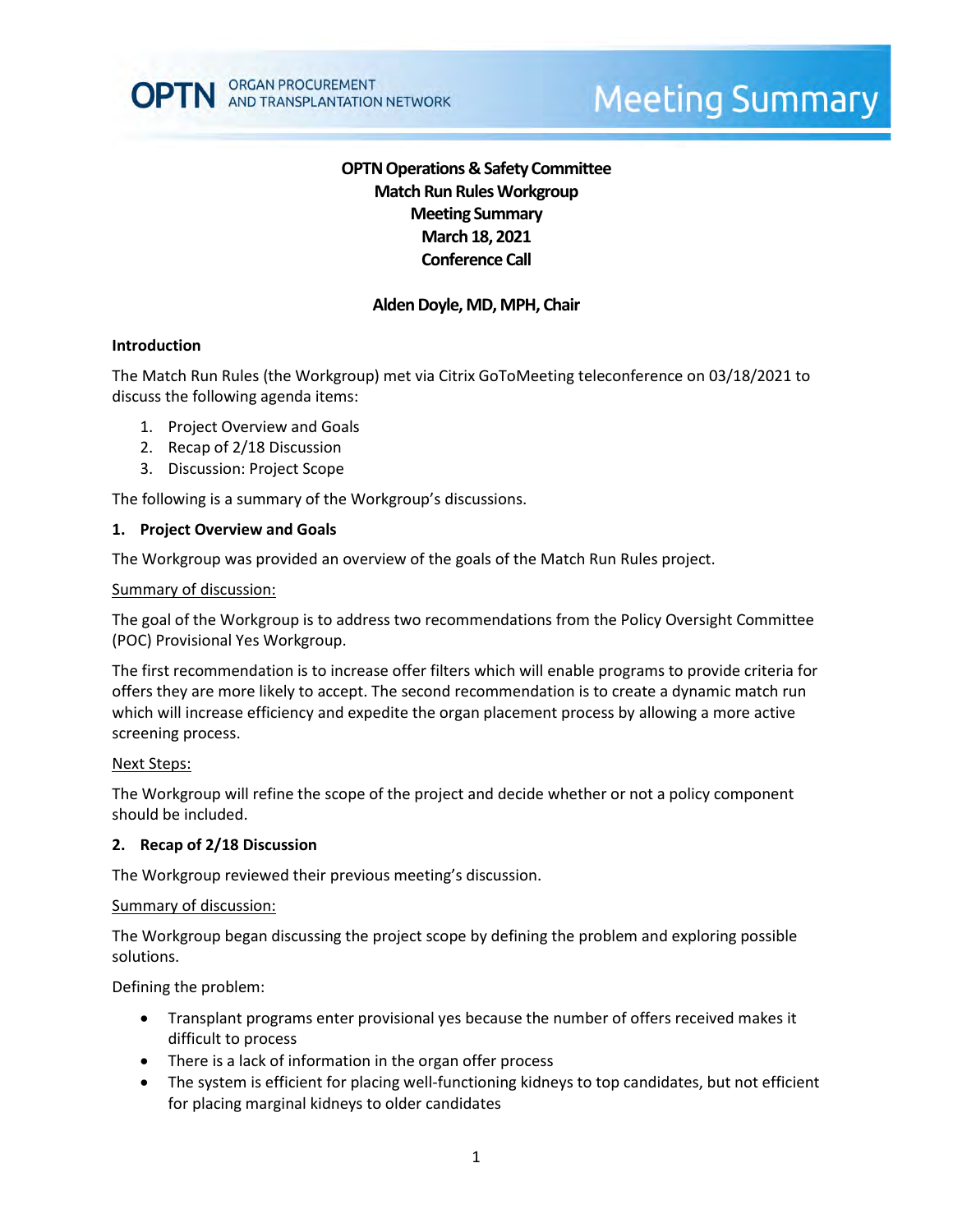Possible solutions:

- A dynamic match run in which program could be filtered off as information is updated. This type of dynamic match run would be most helpful for organs that take longer to place.
- Creating tiers within the system, instead of one list. Place limits on the number of offers allowed if the organ is more likely to be accepted; Allow more offers to those organs more medically complex.
- Develop policy to define provisional yes offers and responsibilities of members.

### **3. Discussion: Project Scope**

The Workgroup continued to discuss the scope of the project and explore possible solutions.

### Summary of discussion:

### *Dynamic Match Run*

A member stated that they viewed the possible solution of a dynamic match run as having the ability to filter off candidates who no longer meet the waitlist criteria when donor factors are updated and as long as an offer had not yet been made. The member stated that if an organ offer is made, those offers stay static but the candidates that appear on the match run after the offers could evolve based on new donor and candidate information. The member stated that a dynamic match run would, as patient statuses change, notify the next patient on the waitlist of the offer.

Another member stated that the dynamic screening could be applied only to provisional yes offers and not accepted organs. Members agreed.

A member suggested a dynamic match run could initially be applied in a limited fashion such as with Hepatitis C (i.e. high level, relatively simple screening criteria). Another member stated that the organspecific committees would have to decide these initial, limited screening criteria. The Chair asked information technology (IT) staff on their thoughts on whether it is easier to develop an entire dynamic match run system or start off applying it in a limited fashion. IT staff suggested that the Workgroup could start with a small subset, especially in regards to analyzing if there are any unintended consequences of a dynamic match run.

IT staff asked if a transplant hospital that placed a provisional yes offer would need to be notified that they were screened off the match run based upon updated information. A member responded that communication is beneficial and an automated notification system would be helpful.

The Workgroup discussed the potential of a type of code to show that candidates were filtered out of a dynamic match run in order to retrospectively analyze match runs. This code would show those candidates who were filtered off specific match runs due to updated donor information.

The Workgroup considered the possibility of setting a limit on the number of eligible candidates included on a match run, then if that is exhausted return to the waitlist to find additional eligible candidates. The premise of this idea would be adding candidates to the match run instead of continually reordering the match run. A member stated this could be difficult because of multi-organ transplants and the processes of re-executing the match run multiple times.

# *Provisional Yes Policy*

The Workgroup discussed creating a policy which defines "provisional yes". A member stated that the current provisional yes system is inefficient, and a policy would help the transplant community view provisional yes offers in a standardized way. Another member stated that the development of this policy would help hold transplant programs more accountable.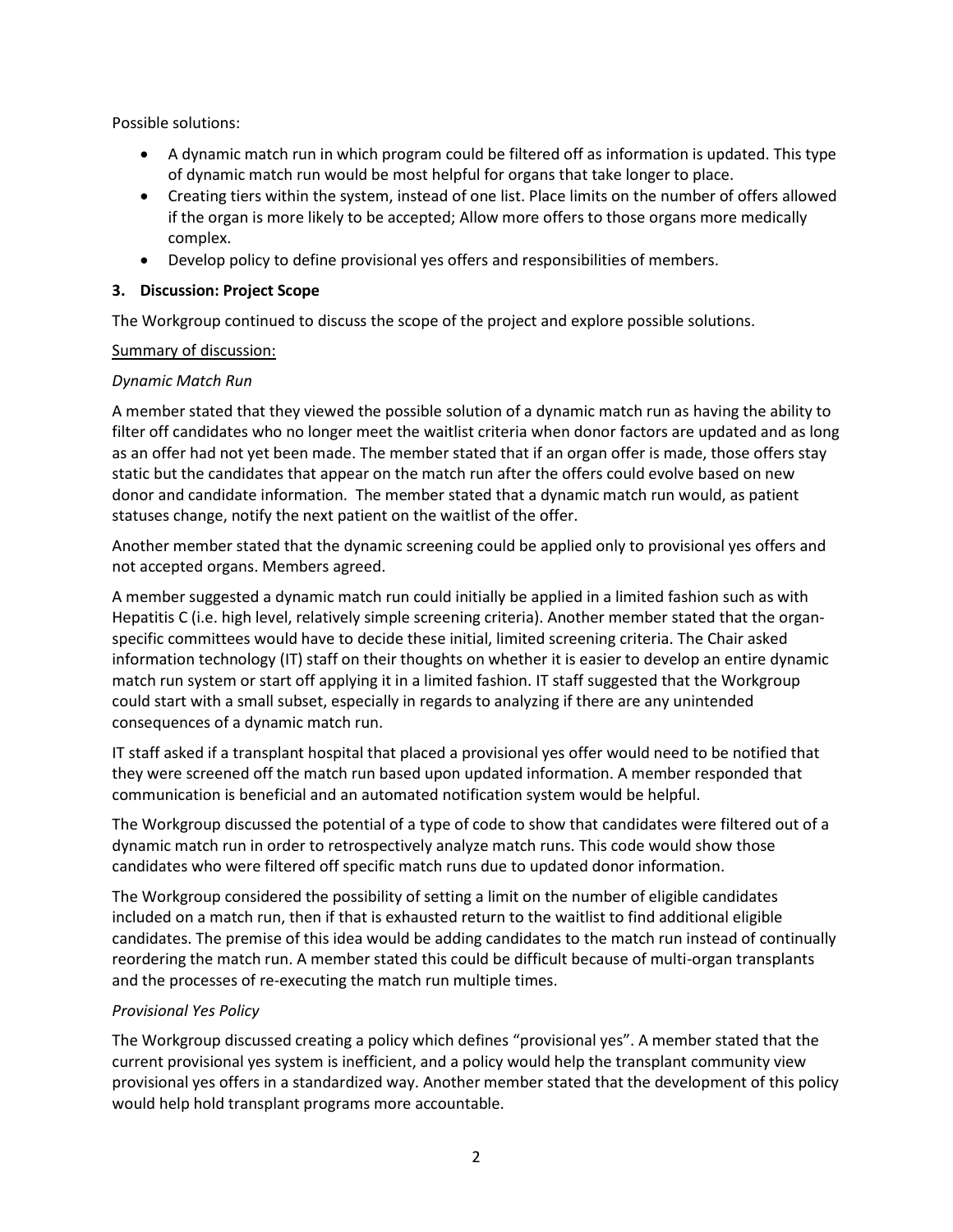A member suggested expedited liver placement policy as a potential template for defining provisional yes. The member stated that provisional yes definitions will need to be different for each organ.

Another member stated that if a program enters a provisional yes, then it should mean the program would accept the organ based on the information that is available at the time the provisional yes was entered. The member added that through incentives or consequences programs entering provisional yes should be responsible for the information that is already known. Members agreed.

A member stated that in conjunction with a provisional yes policy, the allocation processes need to be changed so that organ procurement organizations (OPOs) send offers which transplant programs would realistically consider in order to make the provisional yes meaningful.

Another member suggested limiting the number of provisional yes programs are allowed to enter in a 24-hour period. A member suggested developing a metric to analyze turning down an organ offer when a provisional yes was entered. Another member agreed and added to additionally analyze programs' historical organ acceptance behaviors.

### Next steps:

The Workgroup will continue discussions regarding match and organ processes.

#### **Upcoming Meeting**

April 15, 2021 (teleconference)